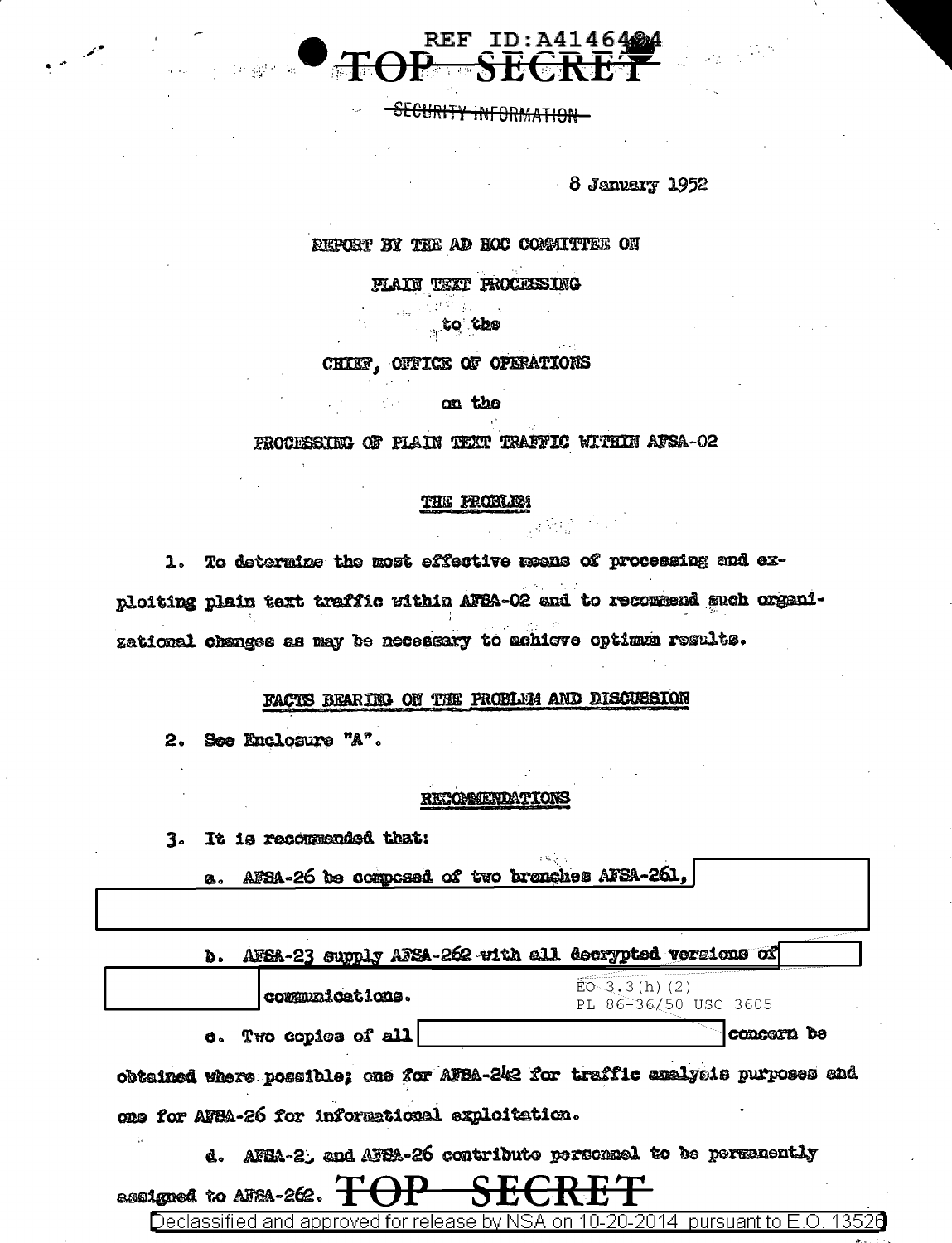

AFSA-262 to be physically located within AFSA-23 spaces.  $\bullet$ 

 $\mathbf{f}$ . The last two recommendations be reviewed and revised when sufficient linguistic personnel become available.

g. AFSA-213 remain a part of AFSA-21.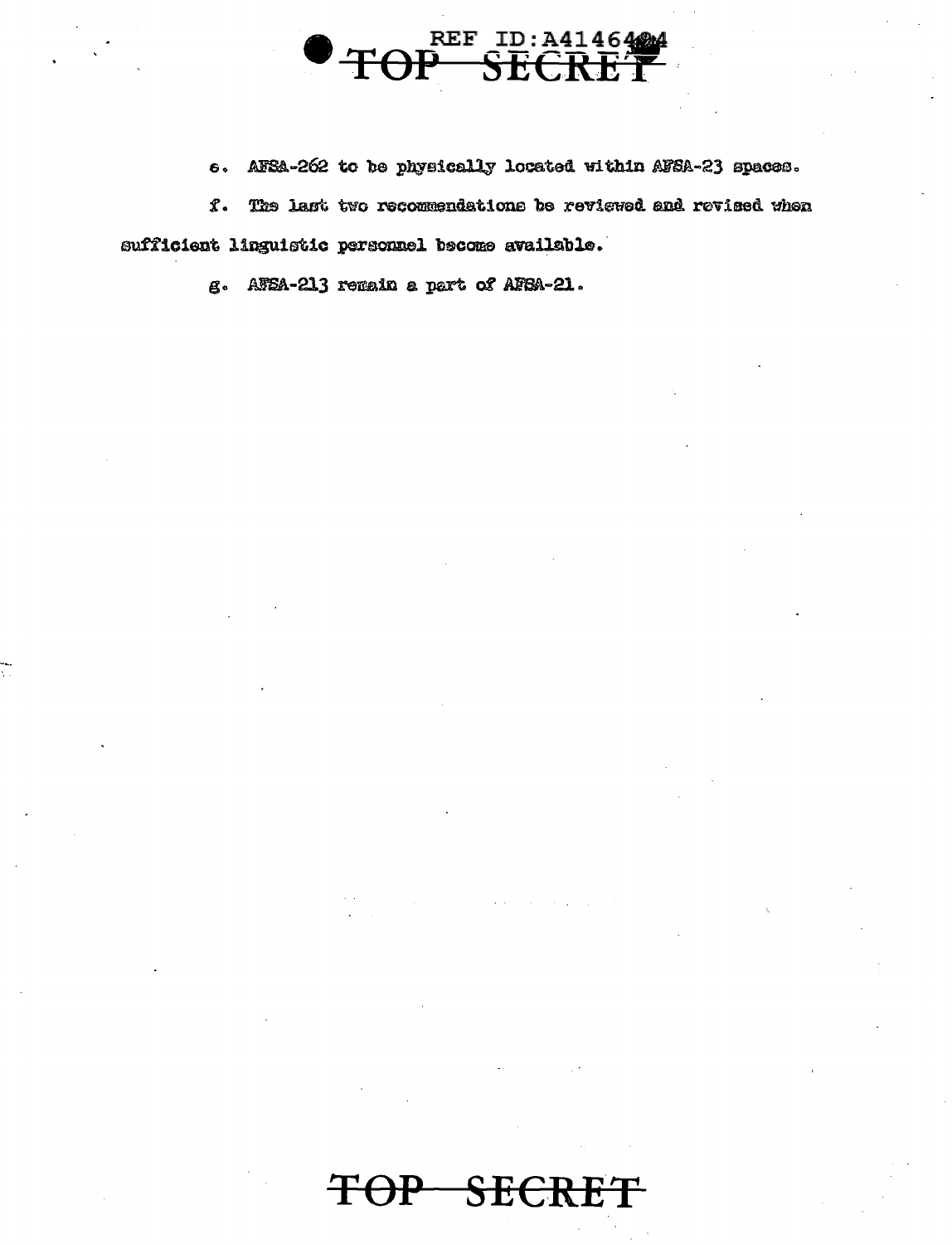

#### ENCLOSURE A

#### PACTS BEARING ON THE PROBLEM AND DISCUSSION

1. On 6 November 1951, the Chief, AFSA-02, directed AFSA-202 to form an ad hoc committee to study the plain text problem as it exists in AFSA-O2. Such a committee was formed and consisted of Commander Cole, AFSA-25, Dr. Shinn, AFSA-24, Commender Knepper, AFSA-23, Mr. Robb, AFSA-202, and Lt. Brain, AFSA-202, as usmbers. The study was to encompass (a) the advisability of elevating AFBA-246 to divisional status, (b) the desirability of combining ell plain text processing, both in AFSA-23 and AFSA-24, into the proposed new division and. (c) the possible inclusion of AFSA-213 in the proposed new division, and if AFSA-213 is included, then some decision was to be reached regarding the disposition of AFBA-211.

2. The term plain text  $(P/T)$  as used in this report includes all

#### $EO(3.3(h) (2)$ PL 86-36/50 USC 3605

3. The Committee hold a series of meetings with representatives of AFSA-21, AFSA-261, (formerly AFSA-246), AFSA-242, and AFSA-25, who gave short talks on the processing of plain text traffic in their divisions and branches. In addition, two special meetings were held. At the first,

in plain

text processing. Members of the Operational Management Soard were invited and attendad. A second special meeting was held at which representatives of the consumers were in attendance. Their views were obtained as to what they expected of AFSA in the way of plein text intelligence and the degree to which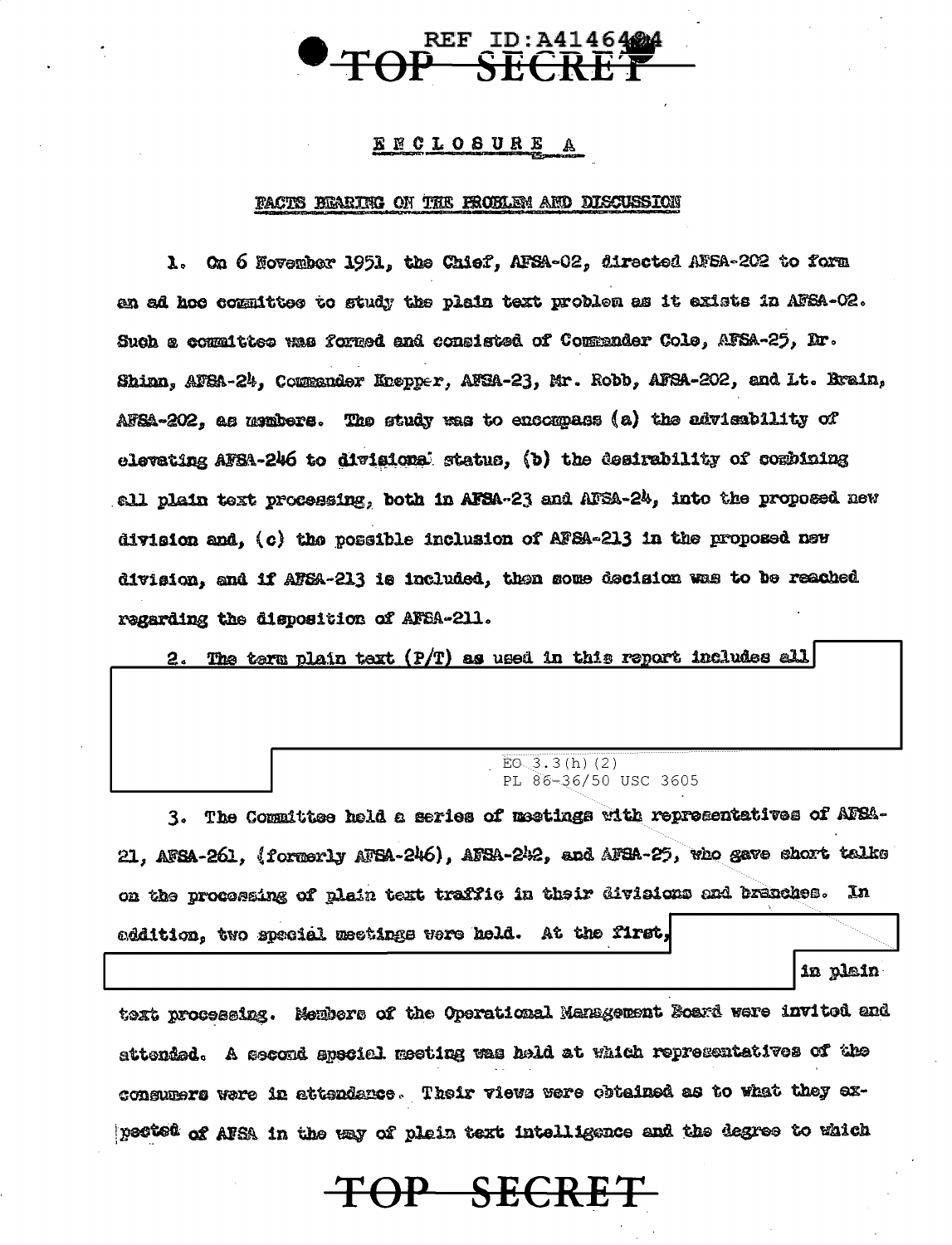# **TOP SECRET**

we are satisfying those expectations. A stenozyenher was present at all mectings and transcripts of the proceedings are either already available or can be made available on abort notics.

4. On 7 December 1951, AFSA-246 was redesignated as AFSA-261 by order of the Chief, AFSA-02. Therefore, the Committee confined its study to the two remaining problems mentioned in paragraph  $1$  (b) and (c) above. However, it is the opinion of the Committee that the formation of AFSA-261 offers certain potential disadvantages which quite possibly outweigh any benefits which may be expected to be derived.

First, the step results in a positive split in the Russian COMINT problem and of such degree that the parts are not organizationally recombined ahort of the AFSA-02 level. Redistribution of effort, exchange of personnel and exchange of information now must pass through two echelons. At the moment this may be feasible and may not result in undestrable delays and confusion. The scene has, however, been set for imbroglios in the future. It is the belief of the Committee that a split in a coordinated Russian effort is undesirable in principle.

Second, AFSA-261 constitutes the æsjor reserve of trained Russian linguists. The state of effort in the Russian oryptenalytic problem does not permit the maintenance of adequate linguistic reserves. There simply is not sufficient linguistic work to support then or train them. In the event of cryptenalytic successes the plane of AFSA-24 call for the transfer of linguistic personnel from the present AFSA-261. A present, this would still be feasible, within the limitations expressed in our first reservation but it is considered quite possible that in the fature, space requirements end organizational segreement could bring about a degree of physical separation which would be dissaurous. Certainly the temptation to operate AF2A-261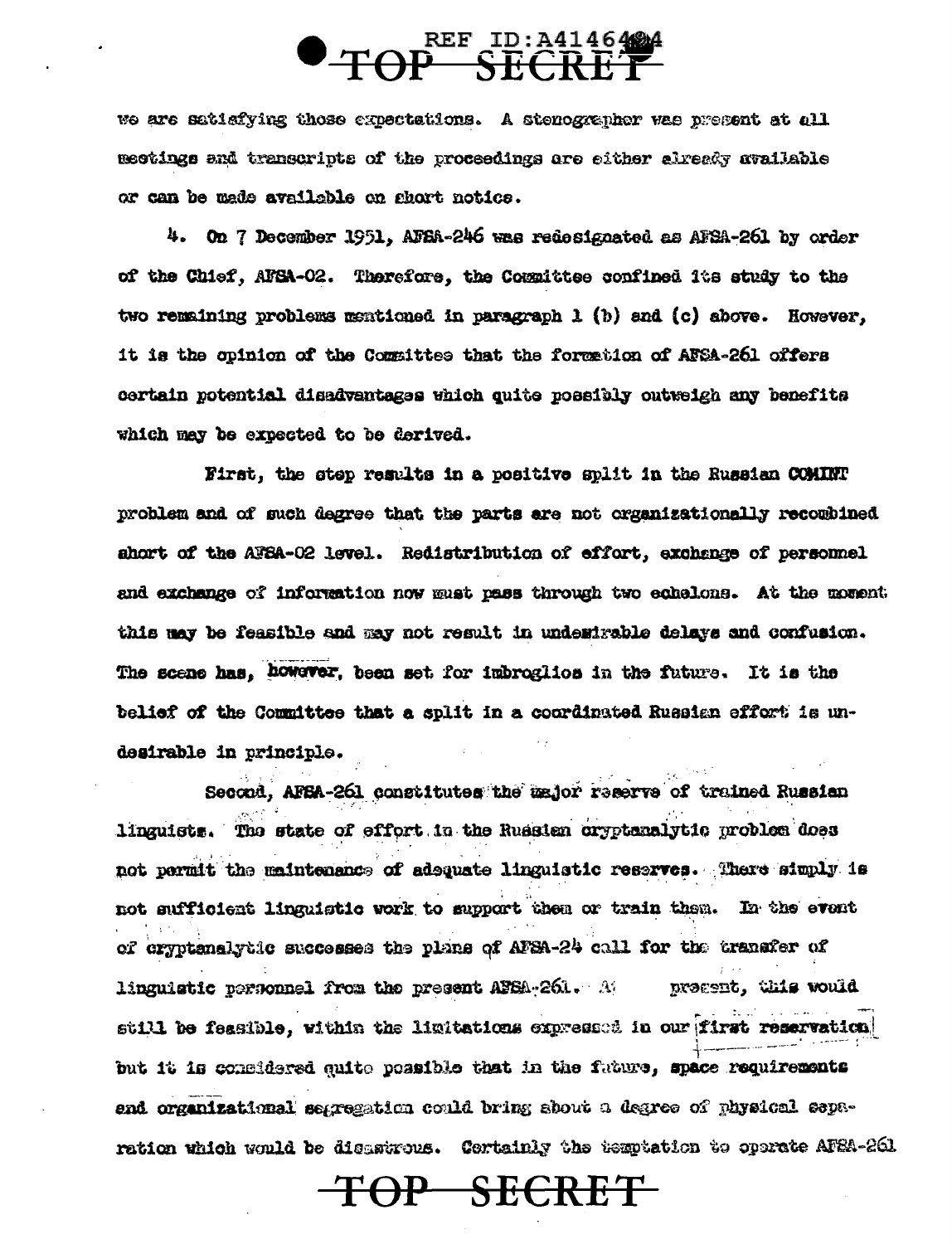at some entirely different alte would be augmented by its organizational split from AFSA-24.

anderstand en stad

REF

a<br>Santa <u>m</u>agayarta<br>Santa <u>ma</u>gayarta

法法案 化最小的 地

gag albert in 15

 $\label{eq:3.1} \mathcal{O}(\sum_{k=1}^n\sum_{j=1}^n\sum_{\alpha\in\mathbb{Z}}\mathbb{E}\left[\sum_{k=1}^n\sum_{j=1}^n\sum_{\alpha\in\mathbb{Z}}\sum_{j=1}^n\sum_{\alpha\in\mathbb{Z}}\sum_{j=1}^n\sum_{\alpha\in\mathbb{Z}}\sum_{j=1}^n\sum_{\alpha\in\mathbb{Z}}\sum_{j=1}^n\sum_{\alpha\in\mathbb{Z}}\sum_{j=1}^n\sum_{\alpha\in\mathbb{Z}}\sum_{j=1}^n\sum_{\alpha\in\mathbb{Z}}\sum_{j$ 

 $ID: A41464224$ 

**Andrew Street** 

Third, it is the opinion of the Committee that this segregation will of nacessity result in an unnecessary and hence undesirable increase in administrative expenditure.

Fourth, the Committee fails to find material advantages to be gained as a result of the creation of AFSA-261.

). The Committee feels that many of the objections set forth may apply with equal weight to other national problems.

6. The Committee feels that since the entire effort of AFSA-213 is devoted to the scanning of operationally and functionally it could be a part of AFEA-26. However, due to (a) the existence of adequate operational control, (b) space limitations which probibit its geographical proximity to AFBA-26, and (c) the desirability of centralized machine maintenance, it is felt that the present arrangement EO  $3.3(h)$  (2) need not be disturbed. PL 86-36/50 USC 3605

7. The presentation by AFEA-23 of their plain text processing procedures brought out the following main points:

The close relationship that exists between ALLO cipher and plain **g.** language processing.

b. The extreme shortage of linguists necessary for cipher, plain text, and other translations.

8. Throughout the presentation by AFSA-23, each individual expressed the belief that to separate ALLO plain text processing from cipber traffic proconsing would be very undesirable. They stated that the problems in AFEA-23 today require a close working arrangement between plain text and cipher processing even to the point that the same person works on both. Use of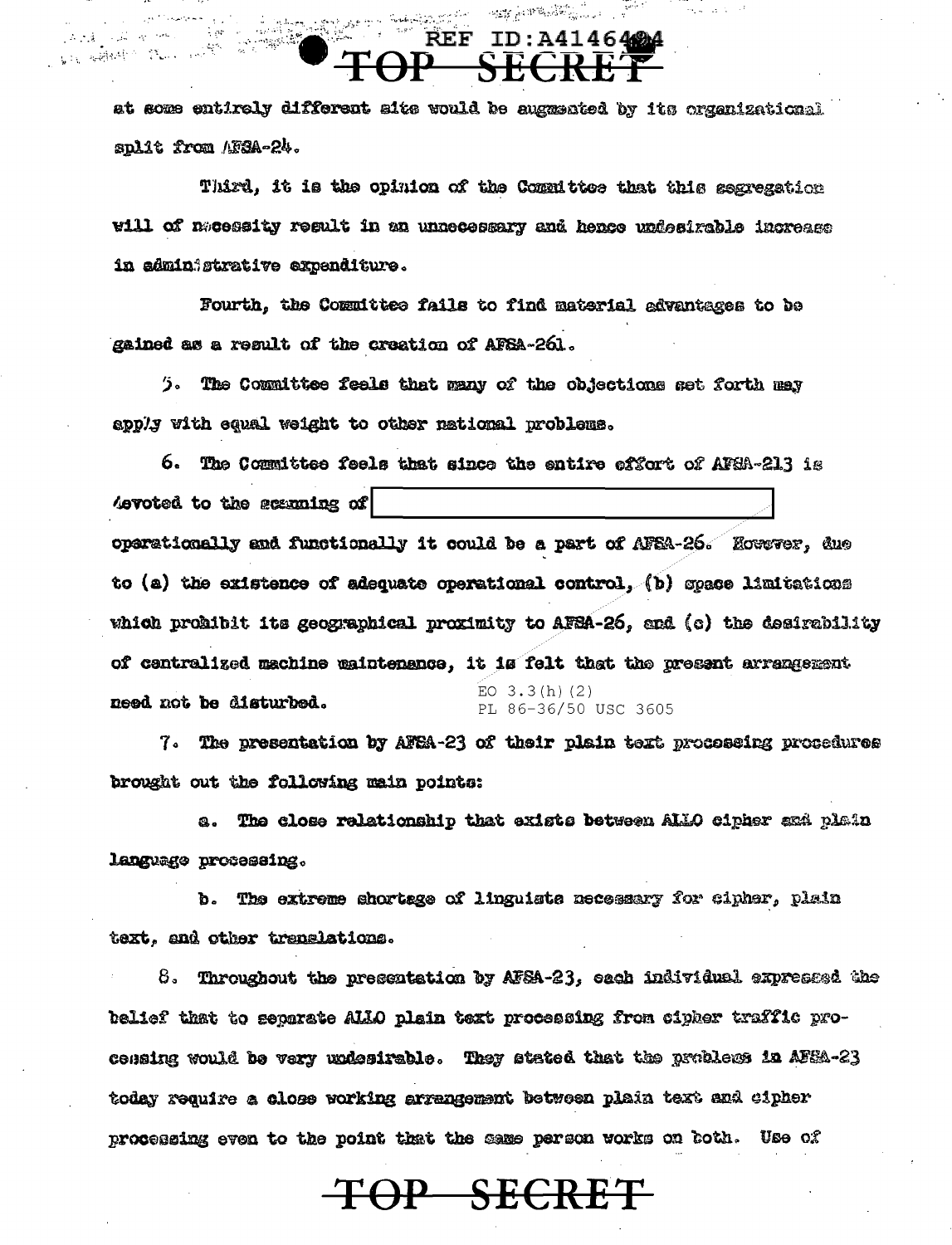ଫ

### REF ID: A41464444  $\overline{P} + \overline{OP}$

plain text messages as collateral for exyptenalytic purposes is quite extensive but parhaps an even more important point is that there are many instances where it is necessary to read both the plain text and cipher traffic of a given country or area in order to arrive at a reasonably acourate intelligence picture. This is particularly true in the case

There are numerous instances of questions being asked in plain language with the answer given in cipher. In some systems, the same set of consecutive serial numbers used for cipher messages may be used in plain text, (viz., numbers 2821-2831 are cipher messages while 2832 may be a plain text message). The above seem to be valid reasons for close collaboration between plain text and cipher processing. Taken by themselves, or collectively, they do not constitute an overwhelming argument against separating plain text from cipher processing provided suitable arrangements were made to effect the close liaison and interchange of traffic, intelligence, and ideas made necessary by such a separation.

or as the Committee feels it should be called,

9. The number of problems handled in AFSA-23 make it necessary to utilize the available linguists in plain taxt, cipher, and other translation work and, in many instances, in cryptanalytic and related duties. In most cases to withdraw any of these linguists for work on plain taxt alone would seriously hamper the cipher work being done on problems where linguists are in thort supply.

10. The Committee is satisfied that in general the present method of processing and exploiting Russian plain text is probably as good as can be expected when consideration is given to the lack of adequate space and personnel. The Committee feels, however, that some benefit might be derived by a clearer arrangement for the processing of in which AFSA 242 would exploit it as traffic analysis material and AFSA-261 for